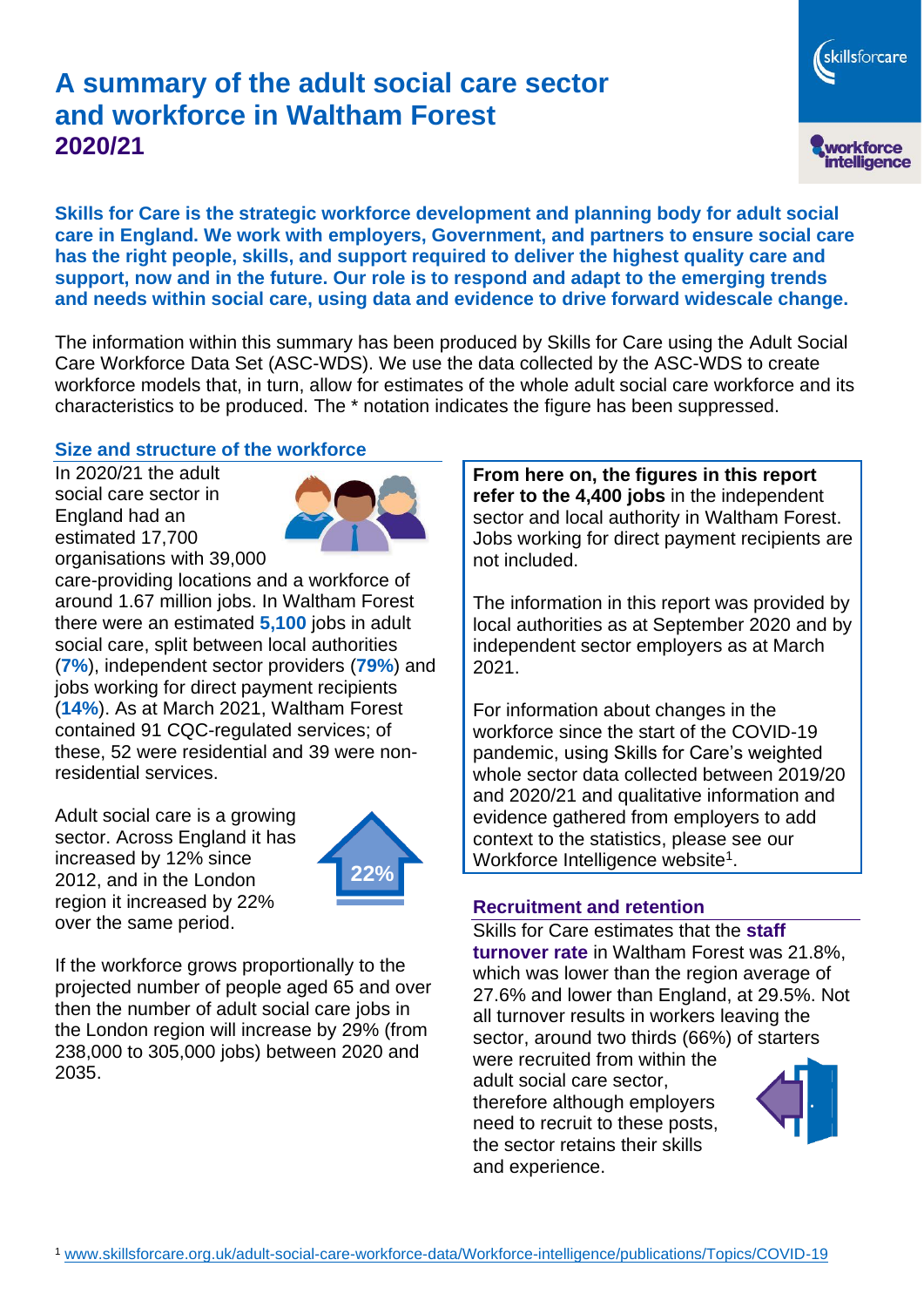Adult social care has an experienced 'core' of workers. Workers in Waltham Forest had on average **8.2 years of experience in the sector** and 85% of the workforce had been working in the sector for at least three years.

Using both workforce intelligence evidence and our links with employers and stakeholders across England, we know that recruitment and retention is one of the largest issues faced by employers. We have many resources and tools available to help, for example the 'Values-based recruitment and retention toolkit'<sup>2</sup> and 'Seeing potential: widen your talent pool'. <sup>3</sup> For more information please visit: [www.skillsforcare.org.uk/recruitment-retention](http://www.skillsforcare.org.uk/recruitment-retention)

#### **Employment information**

We estimate Waltham Forest had **4,400** adult social care jobs employed in the local authority and independent sectors. These included 325 managerial roles, 150 regulated professionals, 3,500 direct care (including 3,000 care workers), and 450 othernon-care proving roles.

The average number of **sickness days** taken in the last year in Waltham Forest was 8.4, (8.5 in London and 9.5 across England). With an estimated directly employed workforce of 3,700, this would mean employers in Waltham Forest lost approximately **31,000 days to sickness in 2020/21**. In England levels of staff sickness have nearly doubled over the course of the pandemic between 2019/20 and 2020/21, in total around 6 million extra days were lost to sickness than in the year before.

Almost a third (30%) of the workforce in Waltham Forest were on zero-hours contracts. Over half (57%) of the workforce usually worked full-time hours and 43% were parttime.

### **Chart 1. Proportion of workers on zero hours contracts by area**

| England               | 25% |        |     |
|-----------------------|-----|--------|-----|
| London                |     |        | 42% |
| <b>Waltham Forest</b> |     | $30\%$ |     |

### **Workforce demographics**

The majority (84%) of the workforce in Waltham Forest were female, and the average age was 45.5 years old. Workers aged



24 and under made up 6% of the workforce and workers aged over 55 represented 26%. Given this age profile approximately 1,100 people will be reaching retirement age in the next 10 years.

Nationality varied by region, in England 83% of the workforce identified as British, while in the London region this was 63%. An estimated 62% of the workforce in Waltham Forest identified as British, 12% identified as of an EU nationality and 26% a non-EU nationality, therefore there was a higher reliance on non-EU than EU workers.

### **Pay**



Table 1 shows the full-time equivalent annual or hourly pay rate of selected job roles in Waltham Forest (area), London (region) and England. All figures

represent the independent sector as at March 2021, except social workers which represent the local authority sector as at September 2020. At the time of analysis, the National Living Wage was £8.72.

#### **Table 1. Average pay rate of selected job roles by area**

|                                 | <b>England</b> | <b>Region</b> | Area    |  |  |
|---------------------------------|----------------|---------------|---------|--|--|
| Full-time equivalent annual pay |                |               |         |  |  |
| Social Worker <sup>t</sup>      | £37,100        | £44,500       | £50,700 |  |  |
| Registered nurse                | £33,600        | £34,700       | £35,200 |  |  |
| Hourly pay                      |                |               |         |  |  |
| <b>National Living</b><br>Wage  | £8.72          | £8.72         | £8.72   |  |  |
| Senior care worker              | £10.00         | £10.43        | £10.14  |  |  |
| Care worker                     | £9.29          | £9.70         | £9.43   |  |  |
| Support and<br>outreach         | £9.53          | £10.19        | £9.20   |  |  |

†Local authority social workers only.

Please note that pay varies by sector, with local authority pay generally being higher than independent sector pay.